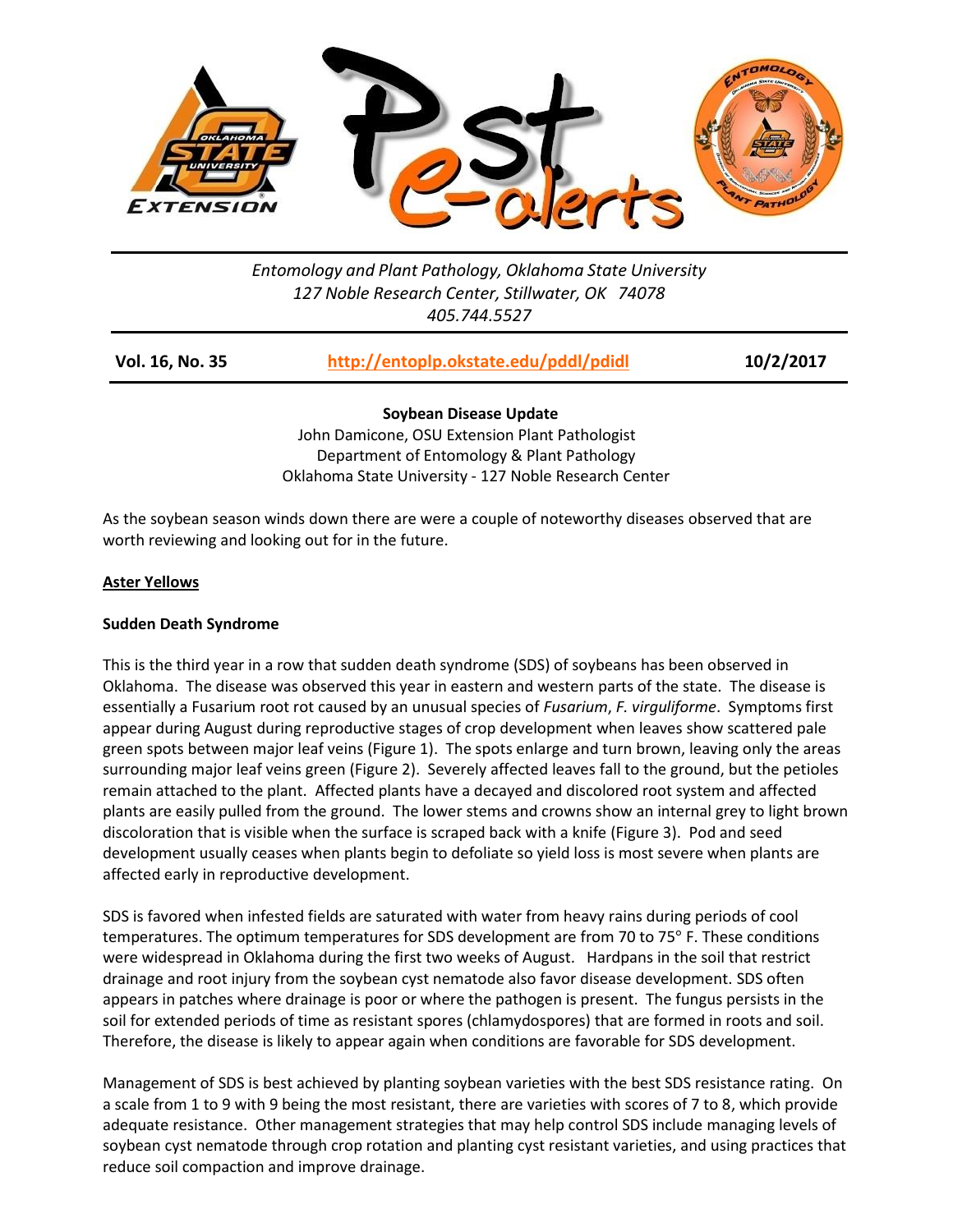

**(photo courtesy Beck Johnson, Johnson Agronomics)**



**Figure 1: Foliar symptoms of sudden death syndrome Figure 2: Progression of foliar symptoms of sudden death syndrome.**



**Figure 3: Light brown discoloration of vascular system in lower stem affected by sudden death syndrome.**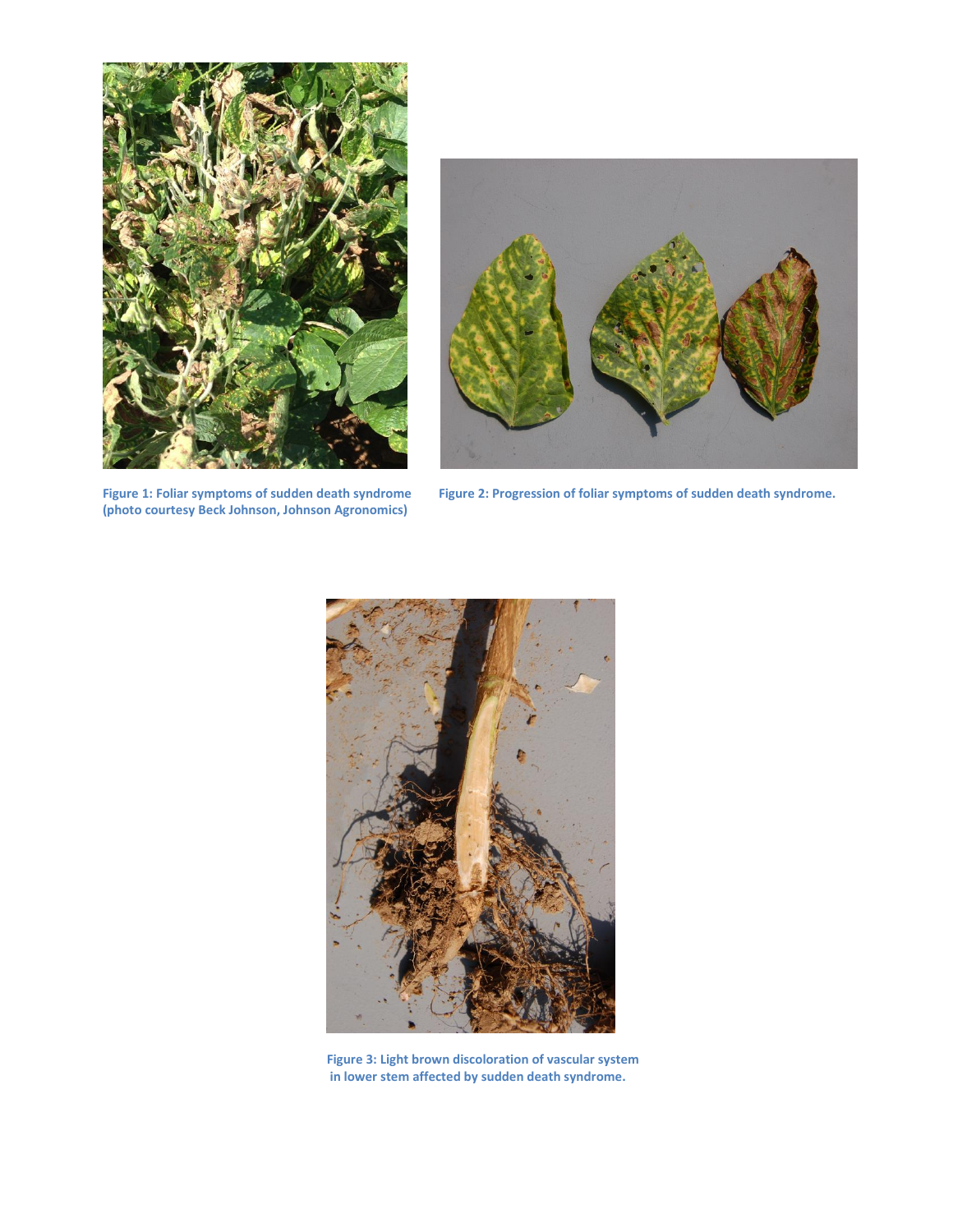#### **Bacterial pustule**

A crop consultant reported the possible presence of soybean rust in north central Oklahoma in late summer. Upon examination, the disease turned out to be bacterial pustule, a look-alike of soybean rust, caused by the bacterium *Xanthomonas axonopodis* pv. *glycines*. Soybean rust and bacterial pustule can be difficult to tell apart because they both produce raised bumps, or pustules in the spots that they cause. Bacterial pustule first appears as tiny, pale green spots with raised centers. The spots turn brown and a prominent raised pustule develops. Spots are usually surrounded by a yellow border or 'halo' (Figure 4). The spots may coalesce and produce large areas leaf browning which may split and fall out giving the leaves a ragged appearance. Profuse bacterial streaming is observed when lesion sections are observed under a microscope in a drop of water. Without the aid of a microscope, the main distinguishing characteristic between soybean rust and pustule is that the raised pustules of soybean rust (Figure 5) usually have profuse sporulation consisting of tan colored spores compared to the lack of fungal spores produced by bacterial pustule (Figure 6). Spore production can be observed with the aid of a hand lens.

Bacterial pustule can cause severe disease development that results in defoliation and yield loss through a reduction in seed size. However, bacterial pustule is typically of minor importance in temperate regions of the world. The disease has been is more important in tropical areas where it becomes aggressive when temperatures and humidity are high. Planting varieties with the *Rxp* gene for resistance is the most effective management strategy for bacterial pustule. However, seed companies do not score soybean varieties for resistance to bacterial pusture. This is likely due to the limited importance of the disease. The disease also is seed borne and survives in old crop residue. Crop rotation is effective for bacterial pustule.



**Figure 4: Bacterial pustule of soybeans. (photo courtesy of Daren Mueller, Iowa State University, Bugwood.org)**



**Figure 5: Soybean Rust.**